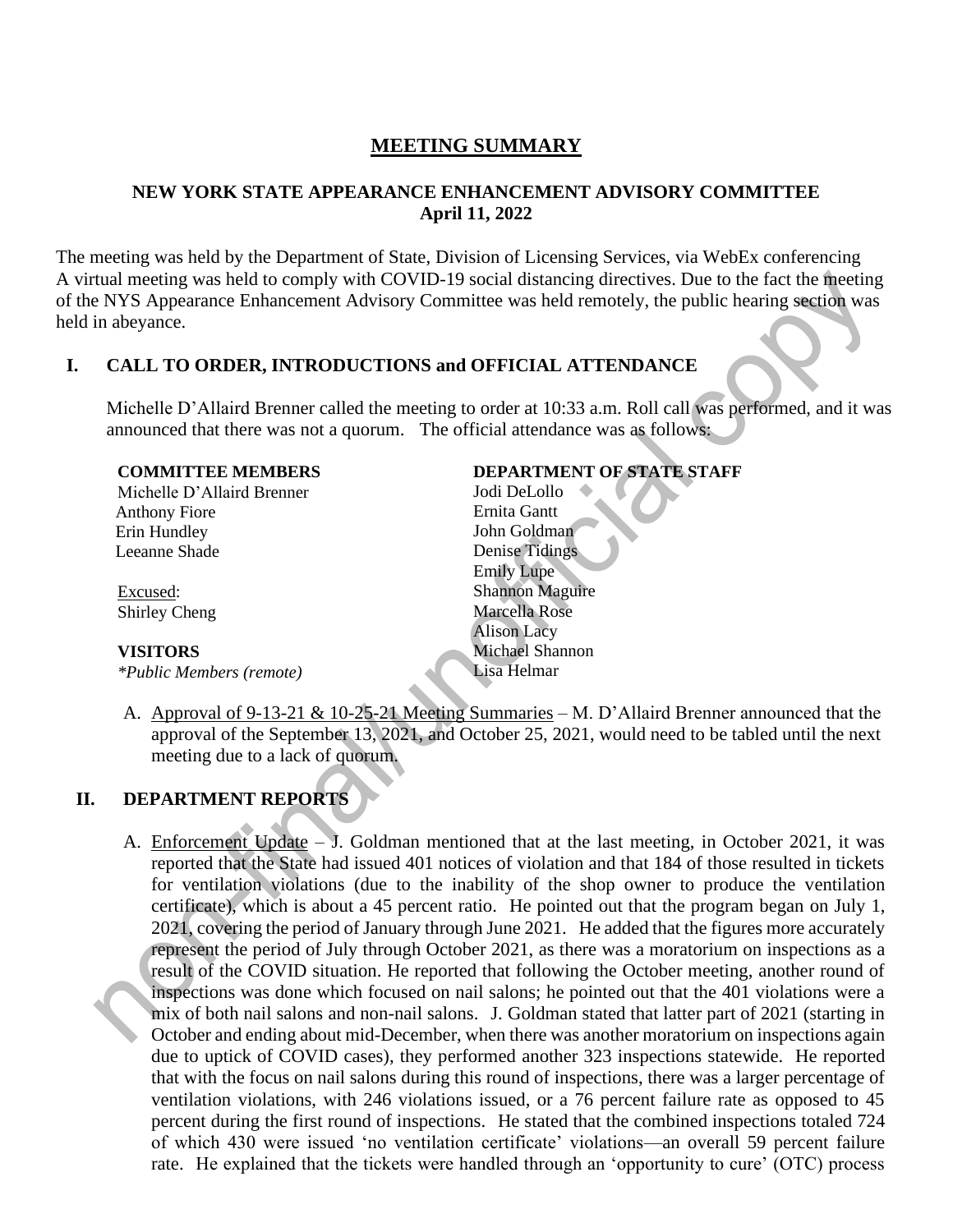which instead of applying a monetary penalty against the shop, the shops in violation were given the opportunity to cure the violation through an email communication system. He mentioned that the process worked very well and that they are still working on assessing the materials submitted by these shops and making compliance determinations. He added that these cases were handled in a special manner and that paralegals that work with our legal team were communicating with the shops and providing them with an opportunity to come into compliance, if they were not already grandfathered, by signing an agreement to have the system installed within a set timeframe.

J. Goldman reported on the 2022 enforcement program, stating that their focus has been on a backlog of complaints. He mentioned that the backlog developed as a result of the moratorium on inspections and that they have roughly 400 backlogged complaints. He clarified that these complaints originated from consumers. He added that for the remainder of 2022, they will focus on completing these investigations.

Lastly, J. Goldman mentioned a concern regarding the validity of ventilation certifications and the possibility of submissions that are fraudulent or do not meet required codes. He stated that they have developed a 'spot check' system to verify the validity on some of the submissions. He added that this audit has not yet revealed any issues with the received submissions and if they do detect any issues in the future, appropriate action will be taken.

M. D'Allaird-Brenner asked for clarification on whether ventilation requirements are the same for nail salons versus other appearance enhancement businesses offering nail services. J. Goldman clarified that the requirements are the same for both.

A.Fiore inquired as to whether the State has anything in place with regards to a limit on the number of violations a salon can receive before they are shut down or may no longer offer these services. J. Goldman explained that he was not aware of a policy of this nature but that our legal team looks at the disciplinary history of any business we regulate and if they see repeat violations, the disposition could result in more than a fine. A. Fiore stated his concern that it may be difficult for some shops to comply with the ventilation requirement due to the expense or layout of the shop. J. Goldman mentioned that they were aware of some places of business where it isn't feasible to vent to the exterior of the building and that he wasn't sure how these instances will be handled. J. DeLollo added that once a Licensing investigation is completed, any case that results in a hearing is separately heard and decided by an Administrative Law judge.

B. Processing Report – E. Lupe reported on the provided March 2021 and March 2022 licensing statistical reports. She explained that the total number of licensees are broken down by license type and that the 2021 figures only include active licensees and do not include expired licenses covered by EO 202.11 which allowed licensed individuals to extend their license term during the State of Emergency.

E. Hundley inquired as to whether we could provide licensing figures for a 20-year span on all appearance enhancement disciplines. J. DeLollo stated that we could request that a report be run to provide to members at the next meeting or to email to members. She mentioned that licensing figures would only be available from 2014 to present.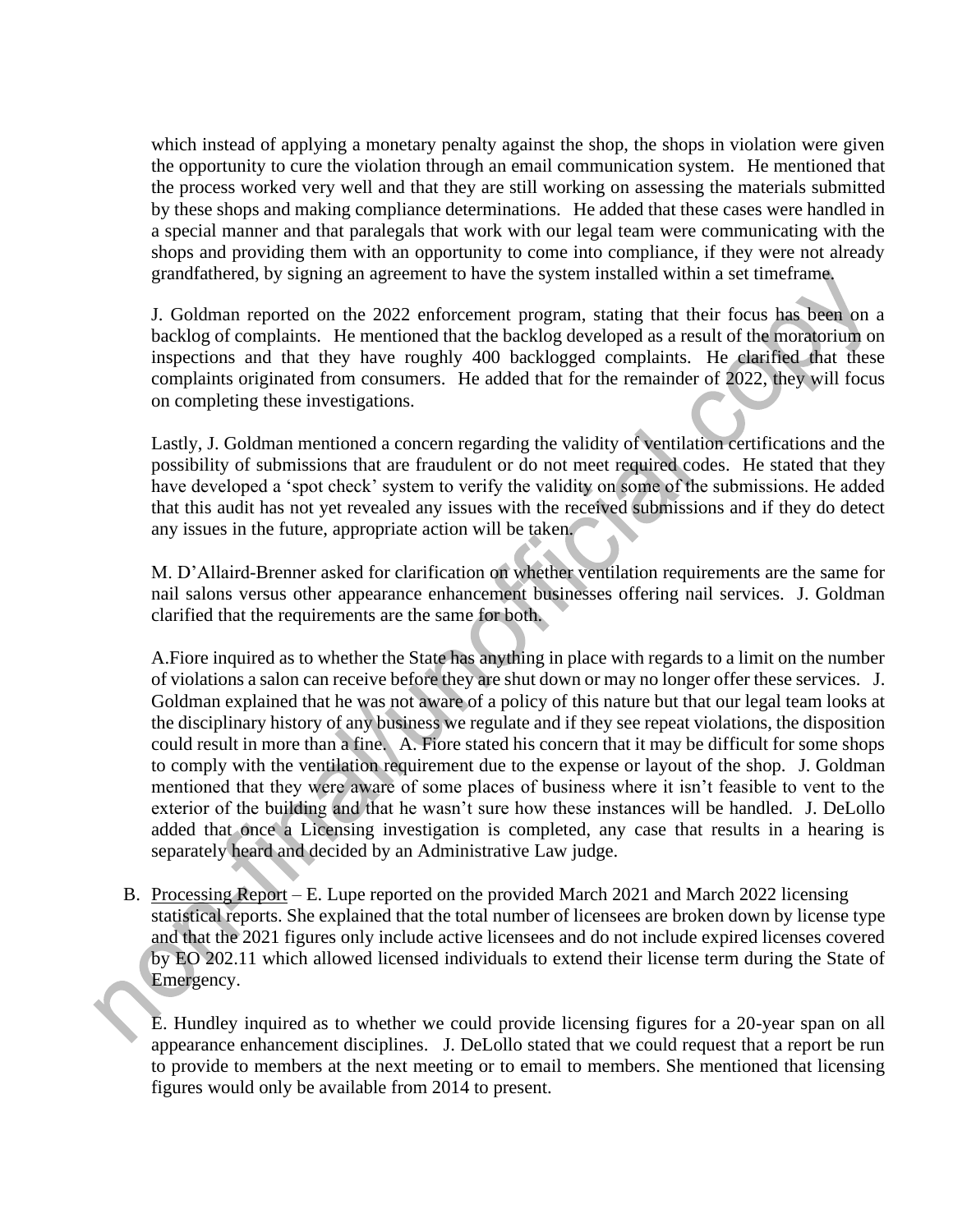C. Written and Practical Exam Updates – S. Maguire provided examination statistics for 2021 as follows:

| Cosmetology:    | Written Exam - Administered to 4,168 applicants with a pass rate of 72%<br><i>Practical Exam – Administered to 2,896 applicants with a pass rate of 82%</i>   |
|-----------------|---------------------------------------------------------------------------------------------------------------------------------------------------------------|
| Esthetics:      | Written $Exam -$ Administered to 3,115 applicants with a pass rate of 69%<br><i>Practical Exam – Administered to 2,537 applicants with a pass rate of 97%</i> |
| Nail Specialty: | Written $Exam -$ Administered to 2,236 applicants with a pass rate of 97%<br><i>Practical Exam – Administered to 2,546 applicants with a pass rate of 89%</i> |
| Natural Hair:   | Written Exam – Administered to 44 applicants with a pass rate of 59%<br><i>Practical Exam</i> – Administered to 32 applicants with a pass rate of 84%         |
| Waxing:         | Written $Exam -$ Administered to 1,034 applicants with a pass rate of 65%                                                                                     |

Additionally, S. Maguire provided examination statistics for the first quarter of 2022 as follows:

| Cosmetology:    | Written Exam - Administered to 1,057 applicants with a pass rate of 66%        |
|-----------------|--------------------------------------------------------------------------------|
|                 | <i>Practical Exam – Administered to 675 applicants with a pass rate of 87%</i> |
| Esthetics:      | Written Exam - Administered to 1,093 applicants with a pass rate of 68%        |
|                 | <i>Practical Exam</i> – Administered to 671 applicants with a pass rate of 97% |
| Nail Specialty: | Written Exam - Administered to 580 applicants with a pass rate of 86%          |
|                 | <i>Practical Exam</i> – Administered to 542 applicants with a pass rate of 93% |
| Natural Hair:   | Written Exam – Administered to 13 applicants with a pass rate of 38%           |
|                 | <i>Practical Exam – Administered to 14 applicants with a pass rate of 93%</i>  |
| Waxing:         | Written $Exam -$ Administered to 306 applicants with a pass rate of 65%        |

M.D'Allaird Brenner inquired as to whether the Department had any plans on reinstating live models, as opposed to mannequin heads, for the esthetics practical exam. S. Maguire stated that the Department has not had those discussions yet and isn't sure what will happen in the future. She added that mannequins are currently required for all practical licensing examinations.

# **III. ACTION ITEMS**

A. Public Access to List of Procedural Services – M. D'Allaird Brenner stated that a subcommittee was formed a couple of years ago to look at a variety of services that we are coming across and to determine what is allowable under the respective AE licenses. She mentioned that the subcommittee put together an extensive list of topics and categorized each procedure based on